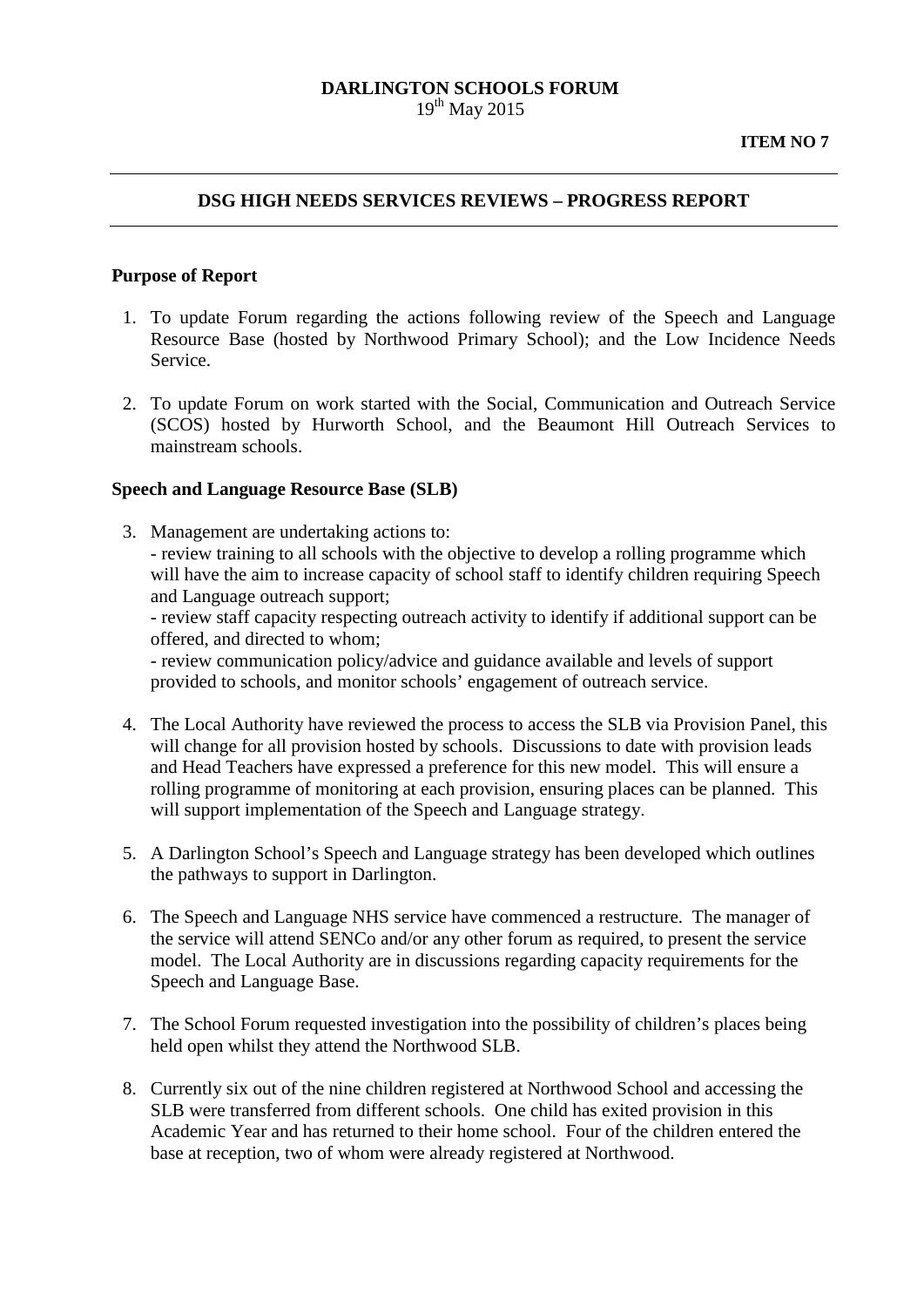- 9. Currently, the SLB is classed as 'SEN Resourced Provision'. This is normally reserved at mainstream schools for pupils with specific type of SEN taught mainly in mainstream classes, but requiring a base and some specialist facilities around the school. For Census purposes, pupils in the SLB are recorded as 'current single' registration with the school and therefore a parent requesting that the child return to their 'home' school, would need to apply via the normal admission route.
- 10. The School Census guidance explains that the following other registration status' may be used by schools:
	- A. **Dual Registration**: The main examples of dual registration are pupils who are attending a pupil referral unit, a hospital school or a special school on a *temporary* basis. When a pupil is dual registered it is the main registration school that attracts DFE funding and any pupil premium. The DFE will not allow dual funding.
	- B. **Managed/negotiated transfer.** A pupil may be transferred to another school on a trial basis. In such a case, the original school will maintain the pupil's registration and attract the DFE funding and any pupil premium. The child could not also receive a place in a resource base which is funded by High Needs. Financial matters would be between schools for their mutual agreement.
	- C. **Guest Placement.** Schools can register pupils as 'guests', where the pupil receives support from another school, for example in a specialist unit. SEN Units are normally special provisions in a mainstream school where the children are taught mainly within separate classes. The providing school, if it wishes to do so, maintains the pupil's record with an enrolment status of 'G' (guest - pupil not registered at this school but attending some lessons or sessions.) In the scenario where a child has been recommended for a place in a resource base, but the parent is unwilling for the child to move school, a guest placement could be appropriate, if applied on an 'in-reach' basis, but this is not currently provided by the resource base.
- 11. As can be seen in para 10 above, it is not a straight forward process hence the reason why children need to leave their home school. If schools did wish to keep a place open this will be unfunded unless an adjustment to the funding formula is made ie the total number of pupils in the formula will be more than we are funded for and hence the AWPU will need to be reduced to balance the budget.
- 12. It is recommended that the current arrangement continue and ensure that when children are recommended for a place in the resource base, that the full continuum of support from the service has previously been accessed, and the school have provided the individualised and intensive programmes involving more specialist expertise in delivery, and/or individual support.

# **Low Incidence Needs Service**

- 13. Due to retirement, a new teacher for the visually impaired will be advertised (3.5 days/week from Sept 2015).
- 14. The existing staff member also carried out various other roles which will not be included in the job role, for which the best model for provision needs to be considered:

- dynamic risk assessments and training following school environmental assessments for provision of equipment and adaptations liaising with all SENCOs & Inclusion teams and provide written reports with recommendations for schools to consider;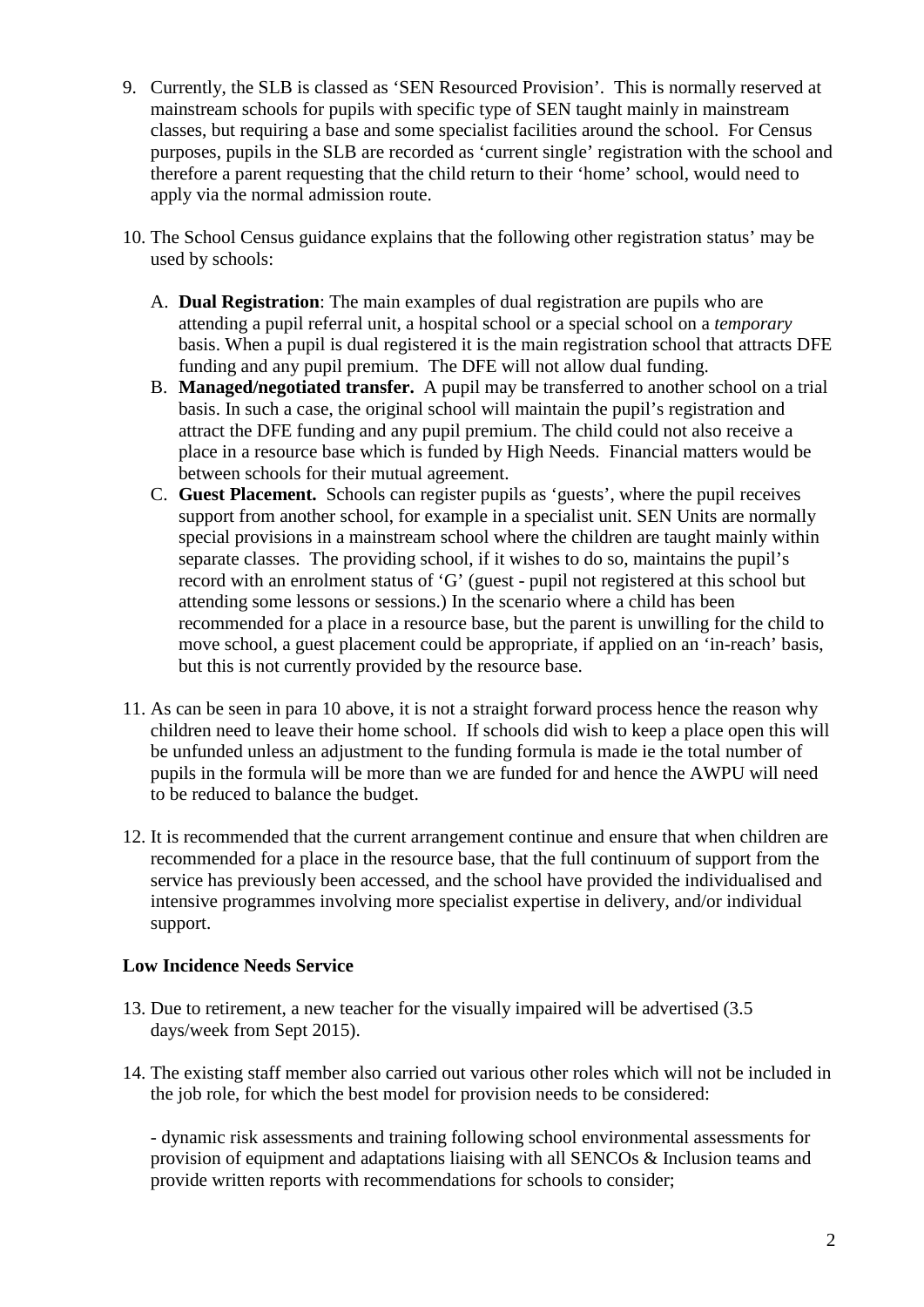- Training in the safe use of the equipment supplied in schools
- Support to schools in request to LA for specialist equipment
- 15. There remains a gap in provision of OT related environmental assessments in schools, as the OT service no longer provides this service. The incidence of this has been low. The LA have agreed a short term solution, however a longer term solution needs to be found.
- 16. The School Forum officer is supporting the Head Teacher as required and support for interview and selection.
- 17. The LINS team will meet with the School Forum officer in the Summer term, to undertake review and monitoring against the improvement plan and specification.
- 18. When a new model is known following recruitment, a revised specification will be agreed.
- 19. The LA are reviewing the specialist equipment loan policy, and this will be re-issued in preparation for introduction in September 2015.

## **Social Communication and Outreach Service (SCOS)**

- 20. This service is co-ordinated from Hurworth School, with staff from Beaumont Hill providing support. The SCOS support children with a complex social communication difficulty, including difficulty understanding and using verbal and non-verbal language, thinking and behaviour shown by restricted, obsessional or repetitive activities.
- 21. The outreach service also supports children having a statement of SEN who have a diagnosed Autism Spectrum disorder identified as a primary need.
- 22. The referrals for the service are increasing year on year as is evidenced by the average number of young people held on the SCOS database and accessing the support of SCOS. As can be noted, the referrals in the last six months almost equal that of the previous year.



23. The service is highly valued and well-regarded by schools, however the provision of training in schools has not been requested in the majority of cases with only 2 schools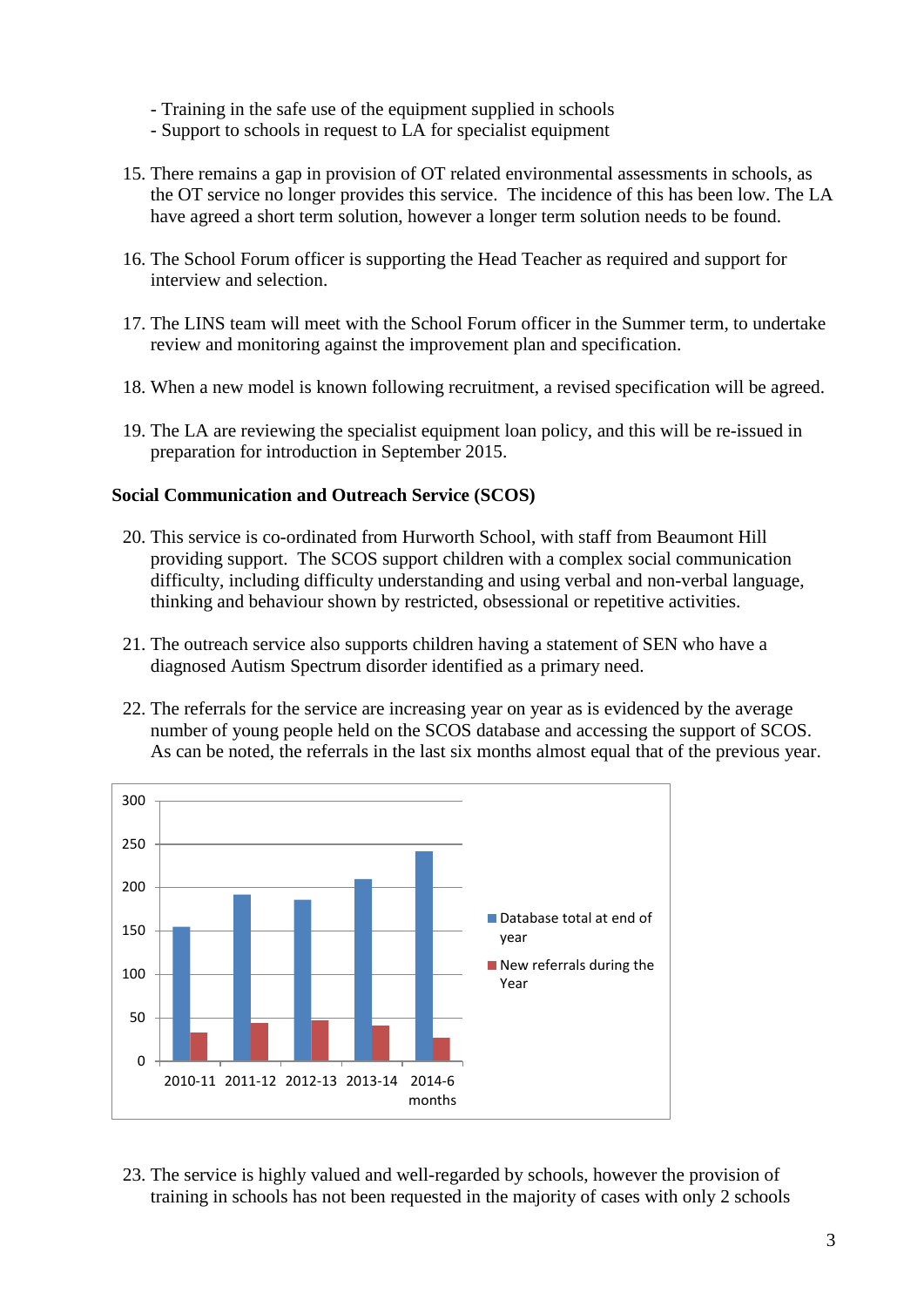requesting training to be completed in 2014. This has been an area for development in 2015, as the service would like to improve the expertise of school staff to provide interventions with more awareness of individual needs. A rolling programme of training has been developed and has commenced in Spring term 2015.

- 24. Evaluation questionnaires are used to seek views of parents of pupils who were asked whether the support and advice from SCOS has had a positive impact on their child in school and at home. Again, the service is positively received, often parents citing the service as the only external support the child benefits from.
- 25. Meetings have also been held with the Assistant Head at Beaumont Hill Academy to discuss joint working between LINS, SCOS and BH, and it has been found that some of the referrals to the SCOS are at a lower level and can be supported by the BH outreach service (see below).

# **Beaumont Hill Outreach Services**

- 26. The service provides for support in 3 areas on an outreach basis:
	- support for inclusive practice (cognition and learning);
	- social communication outreach (working as part of the SCOS team) and
	- VI and additional needs working with the LINS team
- 27. Beaumont Hill also provide an in-reach service for children with physical and/or sensory difficulties who need access to therapeutic programmes and facilities not available in mainstream schools including hydrotherapy.
- 28. The service has had a low demand for support for cognition and learning. This could be for two reasons being that schools may not aware of the level of support that can be accessed, or if schools have been referring children to the SCOS. This has been discussed and alongside awareness raising of the service at the current ASD training, the two services will work together to ensure the best use of capacity. This will be reviewed later in the Summer term.
- 29. There is a need for monitoring meetings with the LINS and this will be reviewed alongside the new delivery model when recruitment is finalised (as explained above).

# **Procurement and Contracts**

- 30. The LA has a statutory duty to deliver high needs services and is the accountable body as it compiles returns to the DFE. The School Forum is a legal body and LA has responsibility to consult on DSG spend.
- 31. As such, some high needs services funded by the DSG, are subject to the LA procurement and legal EU procurement regulations. The services affected depend on whether they are delivered by Academy or maintained schools.
- 32. Some of the services are based on commissioned places, which the DFE pay the Academy direct for, thereby, these are deemed not to be contracts under the EU regulations. The same applies to services provided by maintained schools.